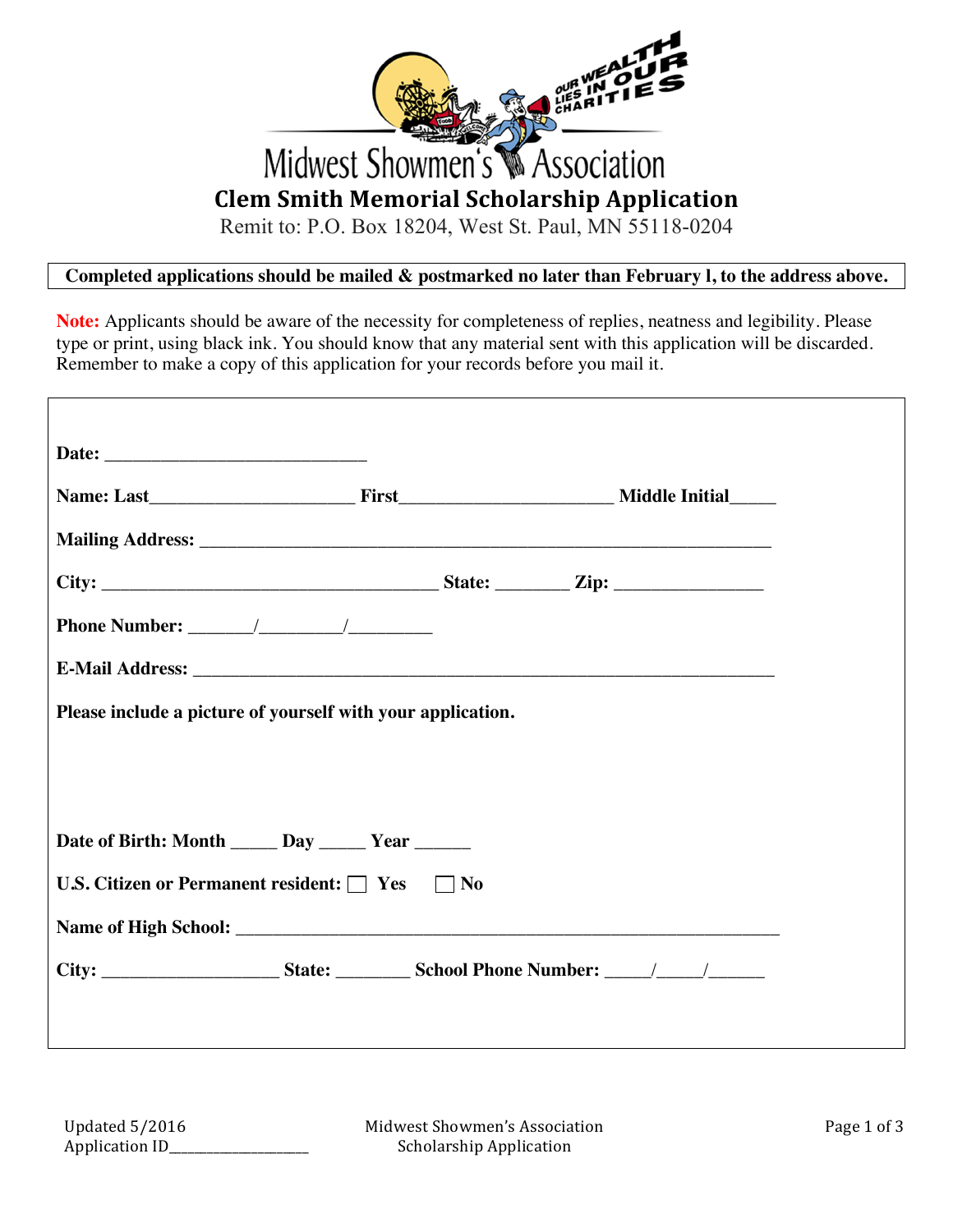| PRESENT SCHOOL STATUS                                                                                                                                                                                                           |  |  |
|---------------------------------------------------------------------------------------------------------------------------------------------------------------------------------------------------------------------------------|--|--|
| □ High School Senior □ College Freshman □ College Sophomore □ College Junior                                                                                                                                                    |  |  |
| POST SECONDARY SCHOOL DATA<br>Name of post-secondary school you plan to attend. (If unknown, please list in order of preference the schools to<br>which you have applied.) Use official school names. Do not use abbreviations. |  |  |
|                                                                                                                                                                                                                                 |  |  |
|                                                                                                                                                                                                                                 |  |  |
| $\Box$ 4 Year College of University $\Box$ 2 Year Community or Junior College                                                                                                                                                   |  |  |
|                                                                                                                                                                                                                                 |  |  |
|                                                                                                                                                                                                                                 |  |  |
|                                                                                                                                                                                                                                 |  |  |
|                                                                                                                                                                                                                                 |  |  |
|                                                                                                                                                                                                                                 |  |  |
|                                                                                                                                                                                                                                 |  |  |

### **TRANSCRIPT INFORMATION (Required)**

An official transcript of grades must be sent with this application. **Note:** Online transcripts and grade reports are not acceptable.

**College and vocational school students:** You must enclose a high school transcript, and transcript of grades for all college and/or vocational school studies completed to date.

**High school seniors:** You must enclose a high school transcript of grades and have a high school official complete the following section.

| Ranking         | <b>Cumulative Grade Point Average</b> |      |  |
|-----------------|---------------------------------------|------|--|
| Applicant ranks | <b>Weighted Scale:</b>                | /4.0 |  |
| In a class of   | <b>Unweighted Scale:</b>              | /4.0 |  |

| <b>PSAT</b>   |             | <b>SAT1</b>   |             | <b>ACT</b>     |             |                |                |           |
|---------------|-------------|---------------|-------------|----------------|-------------|----------------|----------------|-----------|
| <b>Verbal</b> | <b>Math</b> | <b>Verbal</b> | <b>Math</b> | <b>English</b> | <b>Math</b> | <b>Reading</b> | <b>Science</b> | Composite |

| <b>School Official's Address:</b>               |                                                                 |             |
|-------------------------------------------------|-----------------------------------------------------------------|-------------|
|                                                 |                                                                 |             |
|                                                 |                                                                 |             |
| $\text{Telephone} \ (\_\_)$                     |                                                                 |             |
| Updated 5/2016<br>Application ID_______________ | Midwest Showmen's Association<br><b>Scholarship Application</b> | Page 2 of 3 |